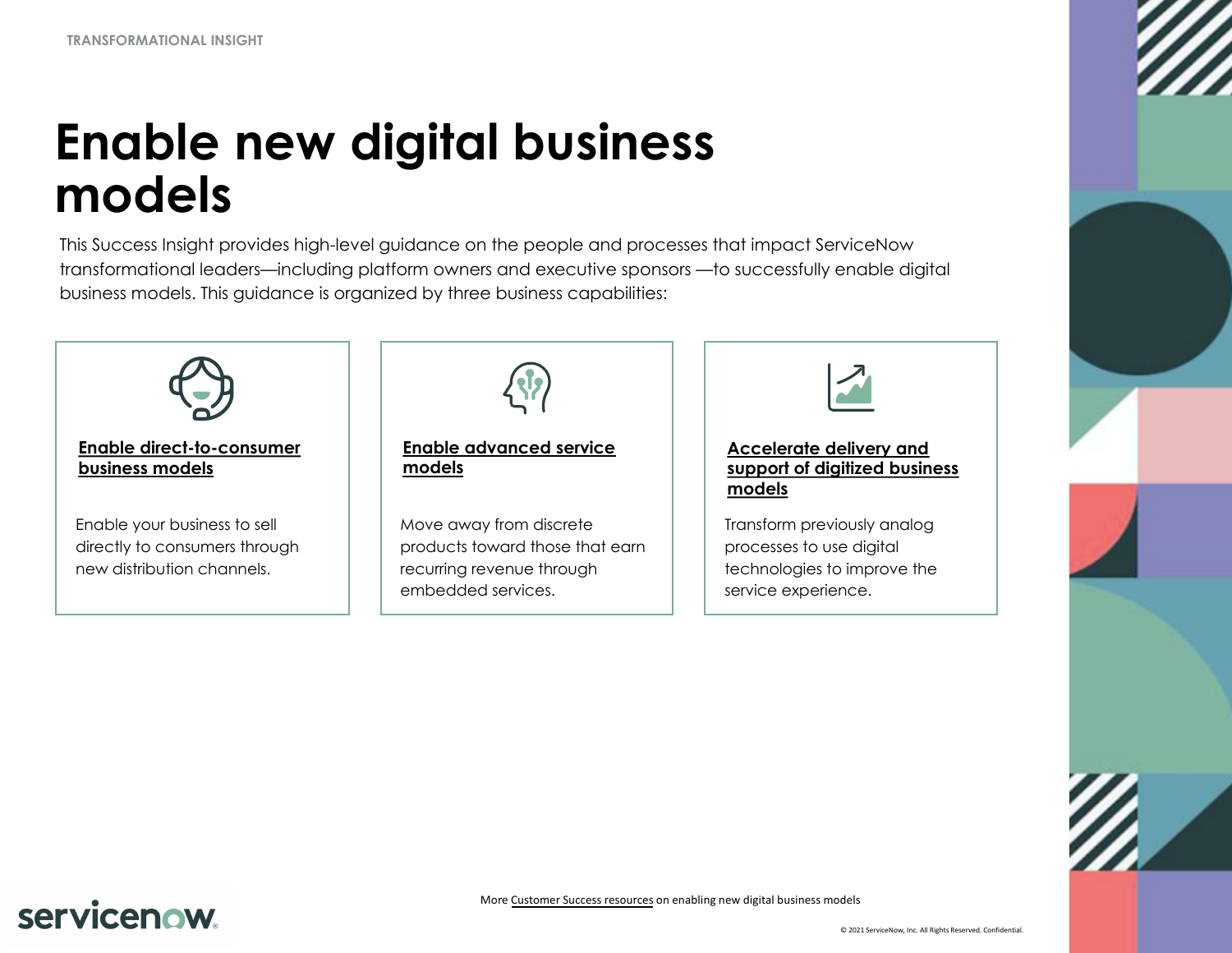**TRANSFORMATIONAL INSIGHT:** ENABLE NEW DIGITGAL BUSINESS MODELS

#### **Enable direct-to-consumer business models**

Enable your business to sell directly to consumers through new distribution channels. Take these actions to he teams for the resulting direct-to-consumer transformation:

**Ready the organization for direct distribution.**

- <span id="page-1-0"></span>§ **Start by understanding the ways that a new distribution model will disrupt your customer's existing purchase journey.** Before embarking on a direct-toconsumer model, it's critical that you forecast how it will affect the customer journey across both pre- and post-sales experiences.
- § **Anticipate the experiential aspects of purchasing**. Customers want to trial products before purchasing them, even within a direct-to-consumer model. Establish grace periods for returns and support them through enhanced selfservice workflows.
- § **External business model transformation must also include internal transformation.** It's not enough to simply put a digital wrapper around an existing business model. How you support that business—the processes frontline teams use, their ways of working and methods of collaboration—must also be transformed to deliver a new-in-kind experience for your consumers.

**Understand the financial reality of direct distribution models.**

- § **Automate and optimize to balance against increased costs.** A one-to-one relationship with consumers means that your organization will face stiff competition for customer acquisition and retention. Digitize internal workflows to reduce costs and make a direct-to-consumer model that's more sustainable and scalable.
- § **Rely on sensitivity analyses when projecting lifetime value.** The kinds of products that will benefit from direct distribution models are [those that typically hav](https://www.servicenow.com/success/solutions/digital-business-models.html)e infrequent order cycles, which makes it harder to forecast the customer lifetime value. As such, it's important to build sensitivities into the assumptions used in any financial framework that's projecting growth.

lt' y. di  $m$ th  $C<sub>0</sub>$  $r \in$ deserve more attention and use customer feedback for a

 $\overline{\phantom{0}}$ 

#### servicenow.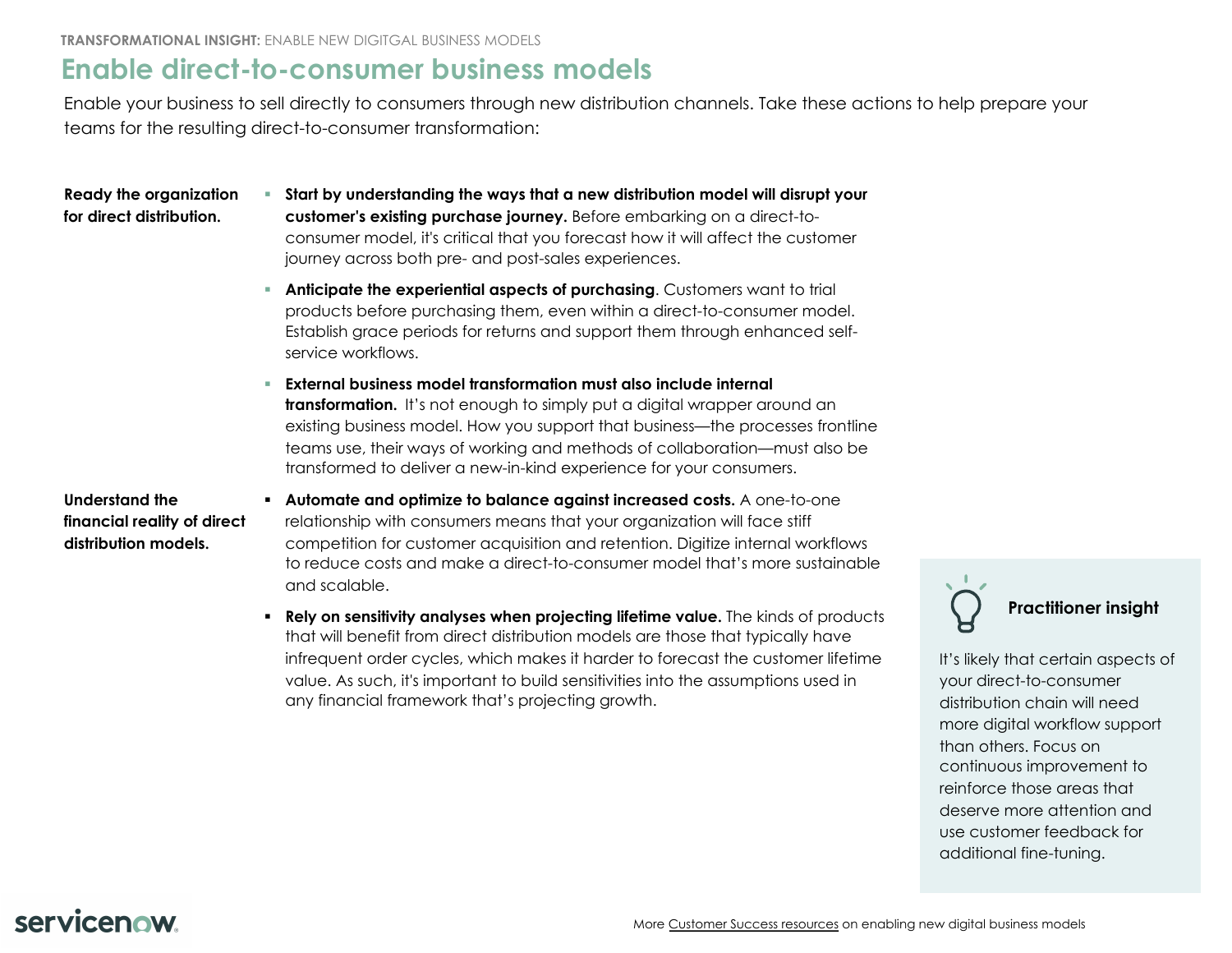<span id="page-2-0"></span>**TRANSFORMATIONAL INSIGHT:** ENABLE NEW DIGITGAL BUSINESS MODELS

#### **Enable advanced service models**

Move away from discrete products toward those that earn recurring revenue through embedded services. Take these actions to prepare your organization to deliver on products as a service:

| Prepare for the day-<br>to-day impact of<br>advanced services. | Anticipate changes to your business capability model. Existing capabilities may change<br>a.<br>with the advent of new advanced service models, requiring a reevaluation of the<br>technology and data needed to support them. Likewise, they may increase or decrease<br>in importance and require new levels of investment or oversight, which will impact<br>budgeting downstream.                                                                                        |
|----------------------------------------------------------------|------------------------------------------------------------------------------------------------------------------------------------------------------------------------------------------------------------------------------------------------------------------------------------------------------------------------------------------------------------------------------------------------------------------------------------------------------------------------------|
|                                                                | <b>Anticipate changes to your talent strategy.</b> If your key business capabilities are changing<br>$\mathcal{L}_{\mathcal{A}}$<br>so will the teams that underpin them. Advanced service models entail the introduction of<br>new technologies that will inevitably require roles and skills that don't exist yet in your<br>organization. It'll be key to predict where you'll need hiring, new skill development, or<br>outsourcing.                                     |
|                                                                | Anticipate changes to your regulatory footprint. Altering your business model may invoke<br>$\mathcal{L}_{\mathcal{A}}$<br>regulations that didn't previously apply to your organization. You must treat user data<br>gathered from smart devices that's used to add value to a particular service differently,<br>such as geolocation of assets for preventative maintenance.                                                                                               |
| <b>Get cross-functional</b><br>departments ready.              | Create new ways of working between product and support functions. Connected<br>$\mathcal{L}_{\mathcal{A}}$<br>products will require product teams to expand the kinds of feedback they use for<br>planning. Embed the perspective of support teams into the product development<br>lifecycle to ensure there's unity between the teams inside the organization that most<br>commonly interact with customers and the teams that develop the products those<br>customers use. |
|                                                                | <b>Embrace experimentation and a fail-fast attitude.</b> Lines of business that adopt advanced<br>ш<br>service models won't be fully formed when they're developed. Your organization will<br>have to stay committed to innovation and applying the scientific method: creating<br>hypothesizes, developing pilots, executing, learning, and incorporating new insights for<br>continuous iteration.                                                                         |
| <b>Elevate information</b><br>security.                        | <b>Connected products demand greater protection.</b> Connected products, especially those<br>ш<br>most likely to be used in an advanced service model, are far more vulnerable than<br>corporate devices behind firewalls. Be sure to factor information security into your proce<br>design throughout the service journey, both inside the organization as well as with your<br>third-party partners.                                                                       |
|                                                                | Regularly review and update information security standards to meet changing needs.<br>Threats change constantly, so it's important to regularly review information security<br>standards to stay on top of ever-evolving vulnerabilities.                                                                                                                                                                                                                                    |

#### servicenow.